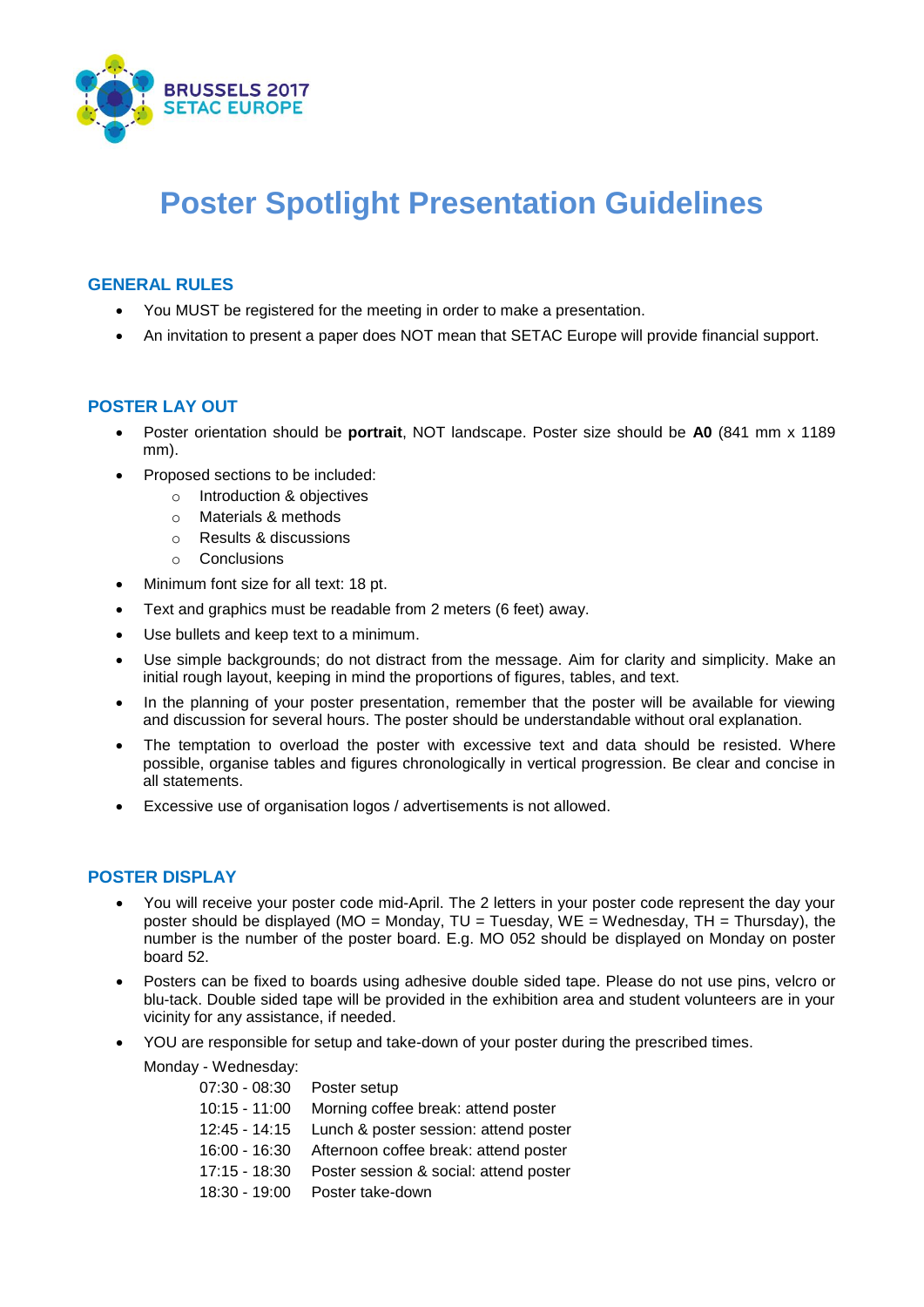Thursday:

| 07:30 - 08:30    Poster setup |                                                                              |
|-------------------------------|------------------------------------------------------------------------------|
| 10:15 - 11:00                 | Morning coffee break: attend poster                                          |
|                               | 12:45 - 14:45 Lunch & poster session/goodbye reception: attend poster        |
| 14:45 - 15:15                 | Poster take-down (NOTE: the Exhibition hall will be tidied up as from 15:15h |
|                               | so make sure you have removed your poster by that time)                      |

- All posters will be located in the poster and exhibition area.
- Your poster must remain displayed for the entire day. Posters must be removed during the prescribed times, so that the boards may be prepared for the next day. Posters that are not removed by the end of the day will be removed by SETAC staff and student volunteers.
- SETAC Europe will provide and post the abstract number. Logos and advertising material should not be used.
- Provide an envelope where people can leave their business cards for requests for more information. If possible, also provide hand-outs of your poster and your own business card.
- Be at your poster during the breaks and during the poster session / social to discuss your work with scientists visiting your poster.
- Leave a note listing other times you will be at your poster.

## **POSTER SPOTLIGHT PRESENTATION**

At the end of the Platform Session associated to your Poster session, you will have the opportunity to show **3 (THREE) slides MAXIMUM** to focus attention on the topic of your poster. Check the programme to see the exact timing.

Please note that these 3 slides are not meant to cover your entire research, BUT ONLY TO HIGHLIGHT THE MAJOR FINDINGS OF YOUR WORK. More detailed information can be provided orally during the poster session in the Exhibition hall. The Poster Spotlight Presentation should stimulate people to visit your poster.

Once again: DO NOT squeeze a regular platform presentation into 3 slides and 4 minutes that are available for the poster spotlight. When preparing the slides for the poster spotlight, please note the following:

- Electronic PowerPoint or PDF presentations are the ONLY accepted medium for the spotlight presentations. The electronic projection equipment provided in each room will include a computer equipped with Operating System Windows 7 (64 bit) and PowerPoint 2016. It is highly recommended if you are a Macintosh user to test your presentation on a PC to verify it converts to WINDOWS format accurately. There will NOT be any MAC equipment available.
- All meeting rooms have wifi connection.
- Lettering and numbering on your PowerPoint presentation must be readable from the back of the room. Text should not exceed 8 lines.
- An effort should be made to reduce clutter on PowerPoint slides. Prepare your slides to communicate ideas, not details.
- Graphs are best used to convey trends, comparisons, and relationships. A table in a published article is much too detailed for a slide presentation. Take the time to think through what conclusion you want to present from the table and present the least amount of material you can to communicate that idea. A graph or photograph may better communicate your data.
- Use horizontal position (landscape) for all PowerPoint slides. Both Aspect Ratios 16/9 and 4/3 are compatible with the screen size.
- Pre-meeting rehearsal by presenters is a must to ensure that speakers finish within the allotted time and the take home message of the presentation is clear. Review your presentation on a different machine from which it was originally prepared to ensure the backgrounds, transitions, video clips, graphics, and linked images appear properly.
- Presentation upload:
	- Upload your presentation by 16:00 the day before your presentation. The file size limit is 75MB. Instructions for upload will be provided to the presenting author in an e-mail early May.